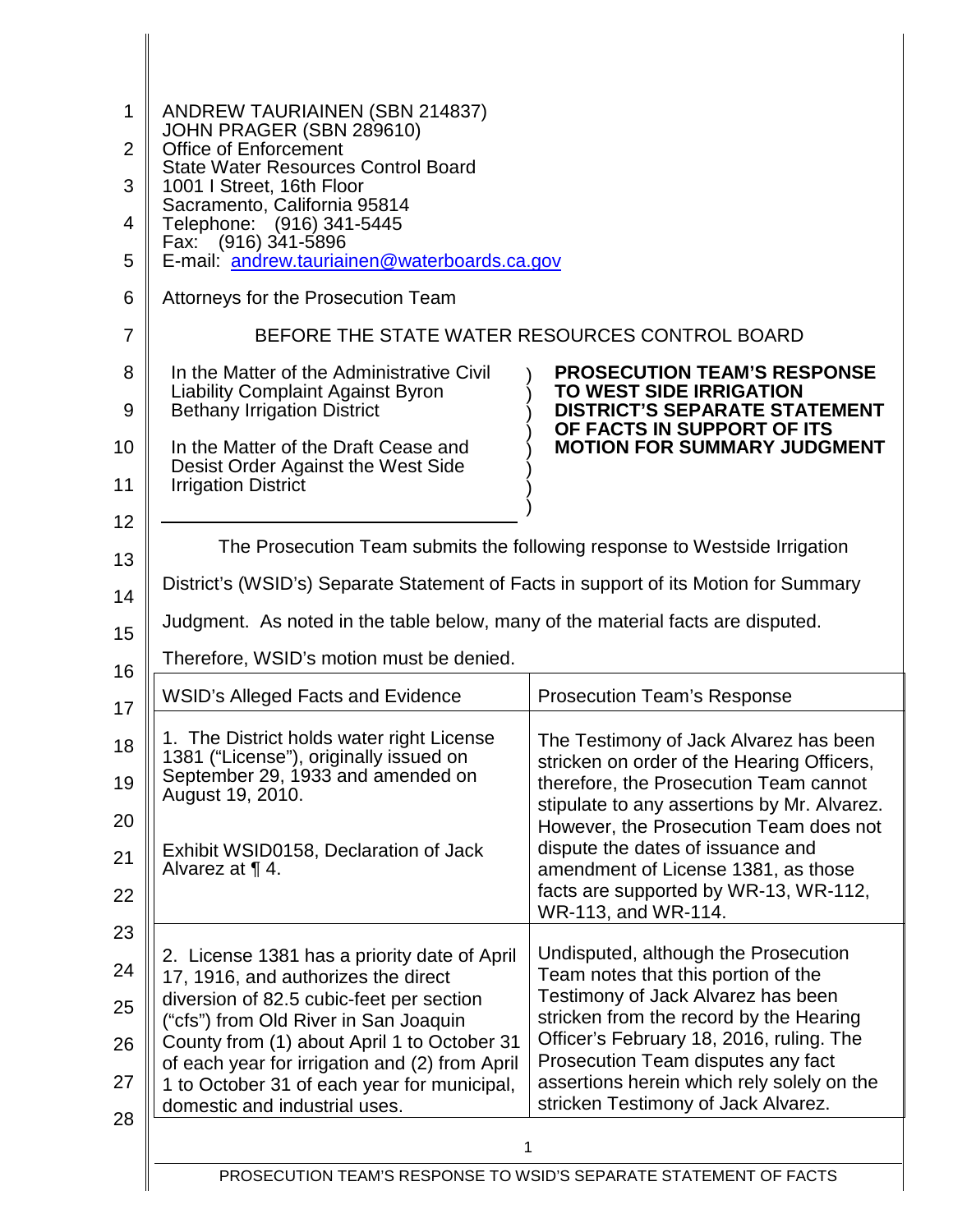| 1<br>$\overline{2}$<br>3                                                                  | Exhibit WSID0005, License 1381, as<br>amended; Exhibit WSID0060, Declaration<br>of Rick Martinez at ¶ 4; Exhibit WSID0158,<br>Declaration of Jack Alvarez at ¶ 5.                                                                                                                                                                                                                                                                                                                                            |                                                                                                                                                                                                                                                                                                                                                                                                                                                                                                                                                                                                   |
|-------------------------------------------------------------------------------------------|--------------------------------------------------------------------------------------------------------------------------------------------------------------------------------------------------------------------------------------------------------------------------------------------------------------------------------------------------------------------------------------------------------------------------------------------------------------------------------------------------------------|---------------------------------------------------------------------------------------------------------------------------------------------------------------------------------------------------------------------------------------------------------------------------------------------------------------------------------------------------------------------------------------------------------------------------------------------------------------------------------------------------------------------------------------------------------------------------------------------------|
| $\overline{4}$<br>5<br>6<br>$\overline{7}$<br>8<br>$\overline{9}$<br>10<br>11<br>12<br>13 | 3. In 1929 the Department of Public Works<br>confirmed that the water diverted by WSID<br>pursuant to its license is "largely return flow<br>from diversions farther upstream and water<br>reaching the San Joaquin Delta from<br>Sacramento River through Georgiana<br>Slough and other inter-delta channels."<br>EXHIBIT WSID0158, Declaration of Jack<br>Alvarez at ¶6; EXHIBIT WSID0006,<br>Department of Public Works Bulletin No.<br>21-B at p. 157.                                                   | The Prosecution Team does not dispute<br>that the 1929 report includes this quote,<br>but the Prosecution Team disputes any<br>implication that WSID is entitled to divert<br>Sacramento River water, See WR-209<br>(Rebuttal Testimony of Kathy Mrowka), at<br>pp. 7, 13; see also WR-236 (State Water<br>Board Order 98-08), at p. 24. The<br>Prosecution Team disputes any general<br>assertion that the Sacramento River water<br>naturally makes up a significant portion of<br>any volume of water in the southern Delta.<br>WR-213 (Rebuttal Testimony of Leslie<br>Grober), at pp. 26-27. |
| 14                                                                                        |                                                                                                                                                                                                                                                                                                                                                                                                                                                                                                              | In addition, the Prosecution Team disputes<br>any fact assertions herein which rely on the<br>stricken Testimony of Jack Alvarez.                                                                                                                                                                                                                                                                                                                                                                                                                                                                 |
| 15<br>16<br>17<br>18<br>19<br>20<br>21<br>22<br>23<br>24                                  | 4. The License was issued in 1933<br>documenting the maximum amount of<br>water found to have been put to beneficial<br>use in the years 1930, 1931 and 1932, as<br>documented in the Sacramento San<br>Joaquin Water Surveyor's records.<br><b>EXHIBIT WSID0158, Declaration of Jack</b><br>Alvarez at ¶7; EXHIBIT WSID0007,<br>October 9, 1933 letter from State of<br>California Department of Public Works;<br>EXHIBIT WSID0008, 1931 Sacramento-<br>San Joaquin Water Supervisor's Report,<br>Table 39. | The Prosecution Team disputes any fact<br>assertions herein which rely on the stricken<br>Testimony of Jack Alvarez.<br>The remainder of this statement is<br>undisputed to the extent it refers to the<br>issuance of the License in 1933, except<br>that the water found to have been put to<br>beneficial used in 1930, 1931 and 1932<br>was documented in the Sacramento San<br>Joaquin Water <b>Supervisor's</b> records, not<br>Surveyor's as stated by WSID.--<br>Moreover, in the 2010 License<br>Amendment, the maximum annual<br>diversion limit is 27,000 af. EXHIBIT WR-<br>112.      |
| 25<br>26<br>27                                                                            | 5. Water is diverted by WSID through an<br>intake canal about 1.5 miles long, as<br>depicted on the map attached as EXHIBIT<br>А.<br><b>EXHIBIT WSID0060, Declaration of Rick</b>                                                                                                                                                                                                                                                                                                                            | Undisputed                                                                                                                                                                                                                                                                                                                                                                                                                                                                                                                                                                                        |
| 28                                                                                        | Martinez at 15.<br>$\overline{2}$<br>PROSECUTION TEAM'S RESPONSE TO WSID'S SEPARATE STATEMENT OF FACTS                                                                                                                                                                                                                                                                                                                                                                                                       |                                                                                                                                                                                                                                                                                                                                                                                                                                                                                                                                                                                                   |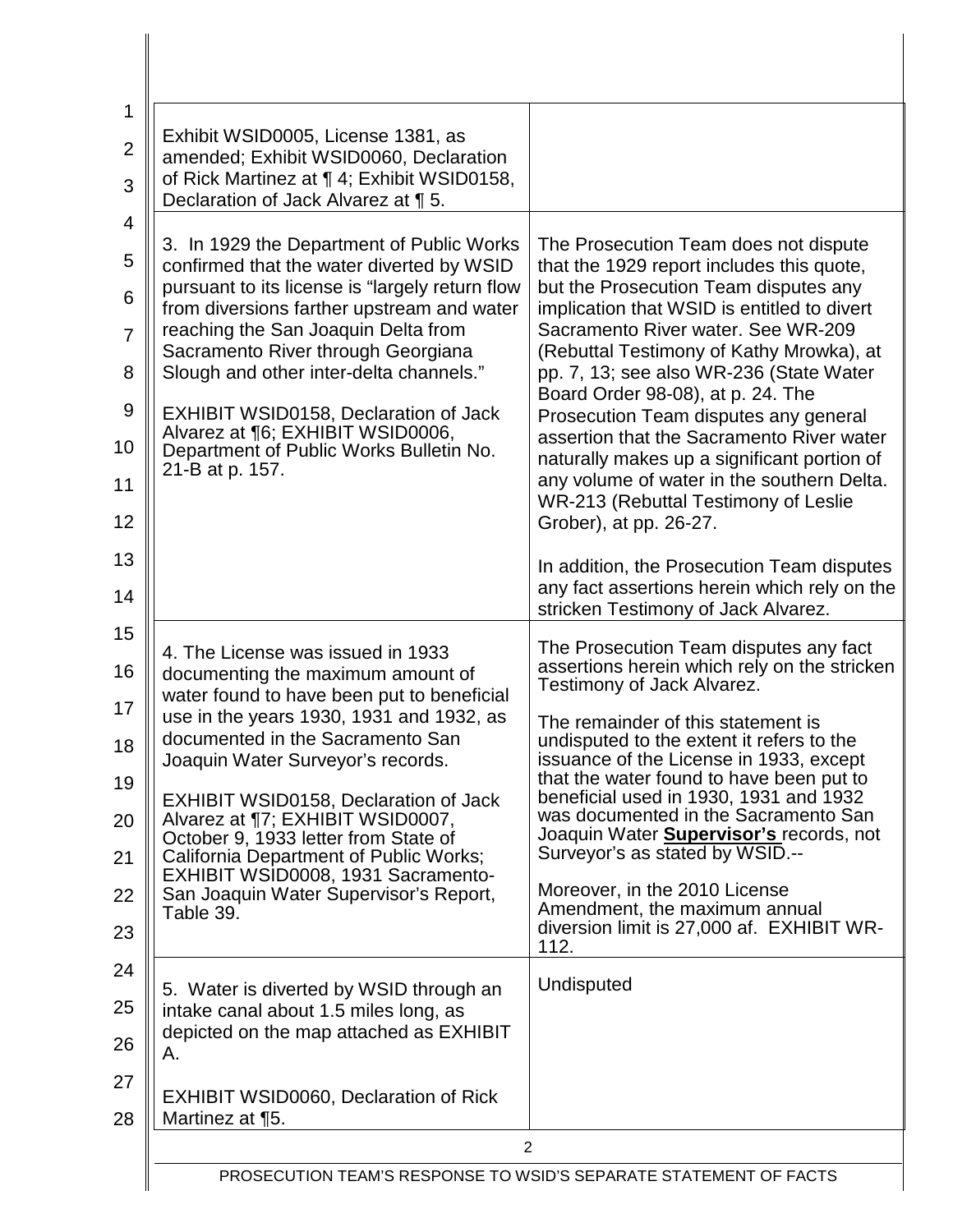| 1<br>$\overline{2}$<br>3 | 6. WSID's point of diversion under its<br>License is located on Old River, within the<br>legal delta.                                                                 | Undisputed.                                                                                                                                                                                                                                                                      |
|--------------------------|-----------------------------------------------------------------------------------------------------------------------------------------------------------------------|----------------------------------------------------------------------------------------------------------------------------------------------------------------------------------------------------------------------------------------------------------------------------------|
| $\overline{4}$           | EXHIBIT WSID0010, DWR Delta ATLAS at<br>p. 10; EXHIBIT BBID384 at pp. 18, 20.                                                                                         |                                                                                                                                                                                                                                                                                  |
| 5<br>6<br>$\overline{7}$ | 7. There is always water in the channels of<br>the Delta because they are below sea<br>level.                                                                         | Undisputed.                                                                                                                                                                                                                                                                      |
| 8                        | EXHIBIT BBID384 at p. 23.                                                                                                                                             |                                                                                                                                                                                                                                                                                  |
| 9                        | 8. At any given time, the Delta holds                                                                                                                                 | Disputed. The Delta, including Suisun<br>Bay, holds approximately 1.3 million acre-                                                                                                                                                                                              |
| 10                       | approximately 1.2 million acre feet of<br>water.                                                                                                                      | feet of water. EXHIBIT WR-213 (Rebuttal<br>Testimony of Leslie Grober), at p. 19.                                                                                                                                                                                                |
| 11                       | EXHIBIT BBID384 at pp. 5, 38.                                                                                                                                         |                                                                                                                                                                                                                                                                                  |
| 12<br>13<br>14           | 9. Water flows into the Delta with the tide<br>from the West as well as from the east side<br>tributary streams.                                                      | Disputed to the extent that this is an<br>oversimplification. For example, the<br>western portions of the Delta (Suisun Bay)<br>experience a twice-daily tidal flux of                                                                                                           |
| 15                       | EXHIBIT BBID384 at pp. 3-5, 20, 22.                                                                                                                                   | approximately 340,000 acre-feet per day.<br><b>EXHIBIT WR-213, p. 18.</b>                                                                                                                                                                                                        |
| 16<br>17<br>18           | 10. Inflow from the tributary streams, once<br>having entered the Delta, will reside in the<br>Delta for up to several months during dry<br>periods.                  | Disputed to the extent that this implies that<br>residence times provide a sufficient basis<br>for determining water availability and water<br>quality, and ignores the significant mixing<br>of saline water from Suisun Bay. WR-213,<br>at pp. 18-31. Also, disputed as to the |
| 19<br>20                 | EXHIBIT BBID384 at pp. 5, 38-40.                                                                                                                                      | residence times of water in the Delta<br>during 2015, which ranged to as little as<br>2.5 months. (Id.)                                                                                                                                                                          |
| 21                       | 11. Water moves slowly in WSID's flat                                                                                                                                 | Disputed. The Prosecution Team disputes                                                                                                                                                                                                                                          |
| 22                       | gradient channel which is affected by tides<br>of about 4 feet; the channel is from 4 feet                                                                            | any fact assertions herein which rely on the<br>stricken Testimony of Jack Alvarez.                                                                                                                                                                                              |
| 23                       | to 8 feet deep depending on tides; and the<br>quality of Old River water diverted by                                                                                  |                                                                                                                                                                                                                                                                                  |
| 24                       | WSID in the intake channel is poor,<br>running from 800 to 1000 total dissolved                                                                                       |                                                                                                                                                                                                                                                                                  |
| 25                       | solids.                                                                                                                                                               |                                                                                                                                                                                                                                                                                  |
| 26<br>27<br>28           | <b>EXHIBIT WSID0060, Declaration of Rick</b><br>Martinez at ¶6; EXHIBIT WSID0158,<br>Declaration of Jack Alvarez at ¶9; EXHIBIT<br>WSID0009, July 18, 1985 Inspection |                                                                                                                                                                                                                                                                                  |
|                          | 3                                                                                                                                                                     |                                                                                                                                                                                                                                                                                  |
|                          | PROSECUTION TEAM'S RESPONSE TO WSID'S SEPARATE STATEMENT OF FACTS                                                                                                     |                                                                                                                                                                                                                                                                                  |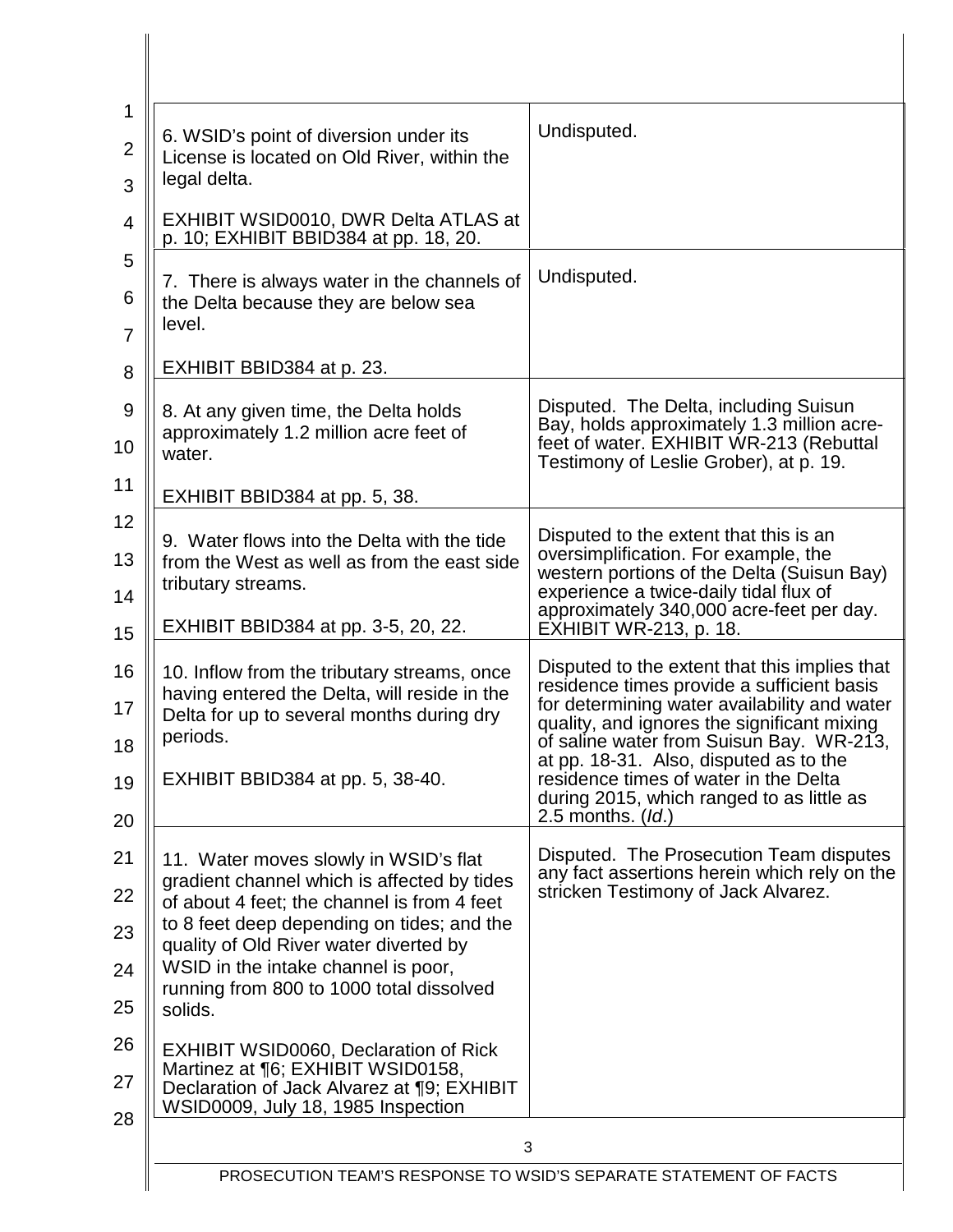| 1                                               | Report.                                                                                                                                                                                                                                                                                                                                                                                   |                                                                                                                                                                                                                                                                                                                                                                                                                                                          |
|-------------------------------------------------|-------------------------------------------------------------------------------------------------------------------------------------------------------------------------------------------------------------------------------------------------------------------------------------------------------------------------------------------------------------------------------------------|----------------------------------------------------------------------------------------------------------------------------------------------------------------------------------------------------------------------------------------------------------------------------------------------------------------------------------------------------------------------------------------------------------------------------------------------------------|
| $\overline{2}$<br>3<br>$\overline{4}$<br>5<br>6 | 12. In 1931 the majority of the water at the<br>WSID point of diversion during the<br>irrigation season was from the Sacramento<br>River and had entered the Delta in the prior<br>three months.<br>EXHIBIT BBID384 at pp. 11-13, 83-87, 91-<br>95.                                                                                                                                       | Disputed to the extent that 1931 is not a<br>representative year sufficient to draw<br>implications about residence times and<br>availability of water for WSID during 2015.<br>See, e.g., WR-213 ("in the absence of<br>SWP and CVP diversions in southern Delta<br>in January through June, water would be of<br>a quality unsuitable for agriculture in the<br>month of June, and continuing into July,<br>August, and September in 2015.")           |
| $\overline{7}$<br>8<br>9<br>10<br>11            | 13. In 2015, the majority of the water at<br>the WSID point of diversion during the<br>irrigation season was from the Sacramento<br>River and had entered the Delta in the prior<br>three months.<br>EXHIBIT BBID384 at pp. 15-16, 47-49.                                                                                                                                                 | Disputed. See, e.g., WR-213 ("in the<br>absence of SWP and CVP diversions in<br>southern Delta in January through June,<br>water would be of a quality unsuitable for<br>agriculture in the month of June, and<br>continuing into July, August, and<br>September in 2015.")                                                                                                                                                                              |
| 12<br>13<br>14<br>15                            | 14. The State Water Project and Central<br>Valley Project, constructed after 1931,<br>have altered flow patterns in the Delta.<br>EXHIBIT BBID384 at pp. 9, 24-26.                                                                                                                                                                                                                        | Undisputed.                                                                                                                                                                                                                                                                                                                                                                                                                                              |
| 16<br>17<br>18<br>19<br>20<br>21                | 15. By storing water in the winter and<br>spring and releasing it through the Delta in<br>the summer, the Projects reduce the<br>percentage of Sacramento River water that<br>reaches the Delta in the winter and spring<br>months and increase the percentage of<br>Sacramento River water that reaches the<br>Delta in the summer and fall months.<br>EXHIBIT BBID384 at pp. 14, 24-26. | Disputed to the extent that any implication<br>can be drawn about the availability of<br>2014-2015 winter flows in the summer of<br>2015. See, e.g., WR-213 ("in the absence<br>of SWP and CVP diversions in southern<br>Delta in January through June, water<br>would be of a quality unsuitable for<br>agriculture in the month of June, and<br>continuing into July, August, and<br>September in 2015.")                                              |
| 22<br>23<br>24<br>25<br>26<br>27                | 16. Water is always available at WSID's<br>diversion point during the irrigation season<br>because of the nature of residence time<br>and tidal influence in the Delta.<br>EXHIBIT BBID384 at p. 4.                                                                                                                                                                                       | Disputed to the extent that this implies that<br>water is always available at sufficient<br>quality for beneficial uses, or that water of<br>sufficient quality is for diversion at the<br>priority of License 1381, or that water was<br>available in sufficient quality or quantity to<br>serve the priority of License 1381 after May<br>1, 2015. See, e.g., WR-7, WR-9, WR-11,<br>WR-47, WR-48, WR-209, WR-210, WR-<br>211, WR-213, et al. (passim). |
| 28                                              | 4                                                                                                                                                                                                                                                                                                                                                                                         |                                                                                                                                                                                                                                                                                                                                                                                                                                                          |
|                                                 | PROSECUTION TEAM'S RESPONSE TO WSID'S SEPARATE STATEMENT OF FACTS                                                                                                                                                                                                                                                                                                                         |                                                                                                                                                                                                                                                                                                                                                                                                                                                          |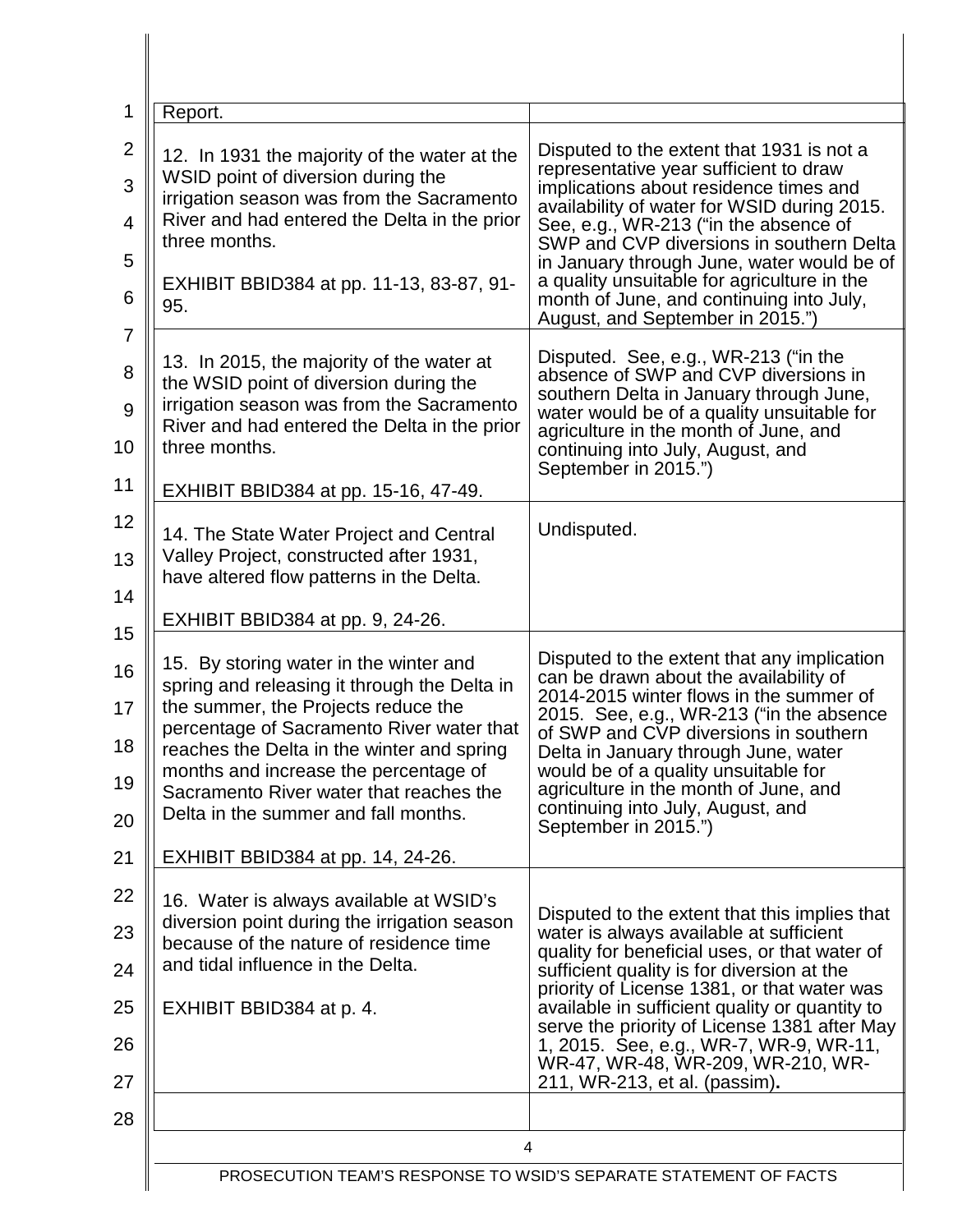| 1<br>$\overline{2}$<br>3               | 17. The Bethany Drain collects irrigation<br>return water through tile drains from<br>landowners within WSID, shallow<br>groundwater from tile drains from                                                                                                        | Disputed, the record shows that Bethany<br>Drain also collects drainage water from<br>neighboring irrigation districts. (WR-7, WR-<br>13.                                                                                                                                                                                                                                                                                                                                                       |
|----------------------------------------|-------------------------------------------------------------------------------------------------------------------------------------------------------------------------------------------------------------------------------------------------------------------|-------------------------------------------------------------------------------------------------------------------------------------------------------------------------------------------------------------------------------------------------------------------------------------------------------------------------------------------------------------------------------------------------------------------------------------------------------------------------------------------------|
| $\overline{4}$                         | landowners within WSID, and municipal<br>drainage from lands within the City of                                                                                                                                                                                   |                                                                                                                                                                                                                                                                                                                                                                                                                                                                                                 |
| 5                                      | Tracy and discharges that return water<br>directly into WSID's intake channel.                                                                                                                                                                                    |                                                                                                                                                                                                                                                                                                                                                                                                                                                                                                 |
| 6<br>$\overline{7}$                    | <b>EXHIBIT WSID0060, Declaration of Rick</b><br>Martinez at 112.                                                                                                                                                                                                  |                                                                                                                                                                                                                                                                                                                                                                                                                                                                                                 |
| 8<br>9<br>10<br>11                     | 18. The majority of the flow in the Bethany<br>Drain is derived from tile drain discharges<br>installed widely in the district in the late<br>1950's to drain lands of shallow<br>groundwater standing less than 4 feet from<br>the surface, to allow irrigation. | Disputed. The Prosecution Team disputes<br>any fact assertions herein which rely on the<br>stricken Testimony of Jack Alvarez.                                                                                                                                                                                                                                                                                                                                                                  |
| 12<br>13                               | EXHIBIT WSID0158, Declaration of Jack<br>Alvarez at pp. 3-4.                                                                                                                                                                                                      |                                                                                                                                                                                                                                                                                                                                                                                                                                                                                                 |
| 14<br>15<br>16<br>17                   | 19. Municipal discharges into the Bethany<br>Drain are made by various contracts with<br>the City of Tracy and other landowners<br>within the City.<br><b>EXHIBIT WSID0060, Declaration of Rick</b>                                                               | Disputed because the evidence cited<br>(Martinez Declaration at ¶ 13) does not<br>support this alleged fact. Rather, in<br>paragraph 13, Mr. Martinez discusses the<br>WSID purportedly uses to measure water<br>discharged from the Bethany Drain. No<br>part of the Martinez Declaration supports<br>this statement.                                                                                                                                                                          |
| 18<br>19<br>20<br>21<br>22<br>23<br>24 | Martinez at 113.<br>20. There are no sources of water into the<br>Bethany Drain from outside of the WSID.<br><b>EXHIBIT WSID0060, Declaration of Rick</b><br>Martinez at 114.                                                                                     | Disputed. The drainage system that<br>eventually becomes the Main Drain or<br>Bethany Drain (both names refer to the<br>same facility) extends into and serves a 2-<br>square mile area of de-annexed lands that<br>are part of the City of Tracy, and the City's<br>water is a foreign source. Drainage from<br>the City is conveyed into the drain pursuant<br>to agreement between WSID and the City<br>of Tracy.<br>Exhibit WR-7 at pp. 10-12; Exhibit WR-192<br>at p. 2.4; Exhibit WR-209. |
| 25<br>26<br>27<br>28                   | 21. The Bethany Drain is owned by WSID,<br>and WSID maintains control over the<br>Bethany Drain from its origination within<br>the district boundaries along its entire<br>course until it discharges into the intake<br>canal.                                   | Undisputed as to WSID's ownership and<br>operation of the Bethany Drain facilities,<br>but the Prosecution Team notes that<br>Paragraph 10, not Paragraph 15, of the<br>Martinez Declaration makes this statement.<br>Moreover, the Prosecution Team disputes<br>any implication that WSID owns all of the                                                                                                                                                                                      |
|                                        | 5<br>PROSECUTION TEAM'S RESPONSE TO WSID'S SEPARATE STATEMENT OF FACTS                                                                                                                                                                                            |                                                                                                                                                                                                                                                                                                                                                                                                                                                                                                 |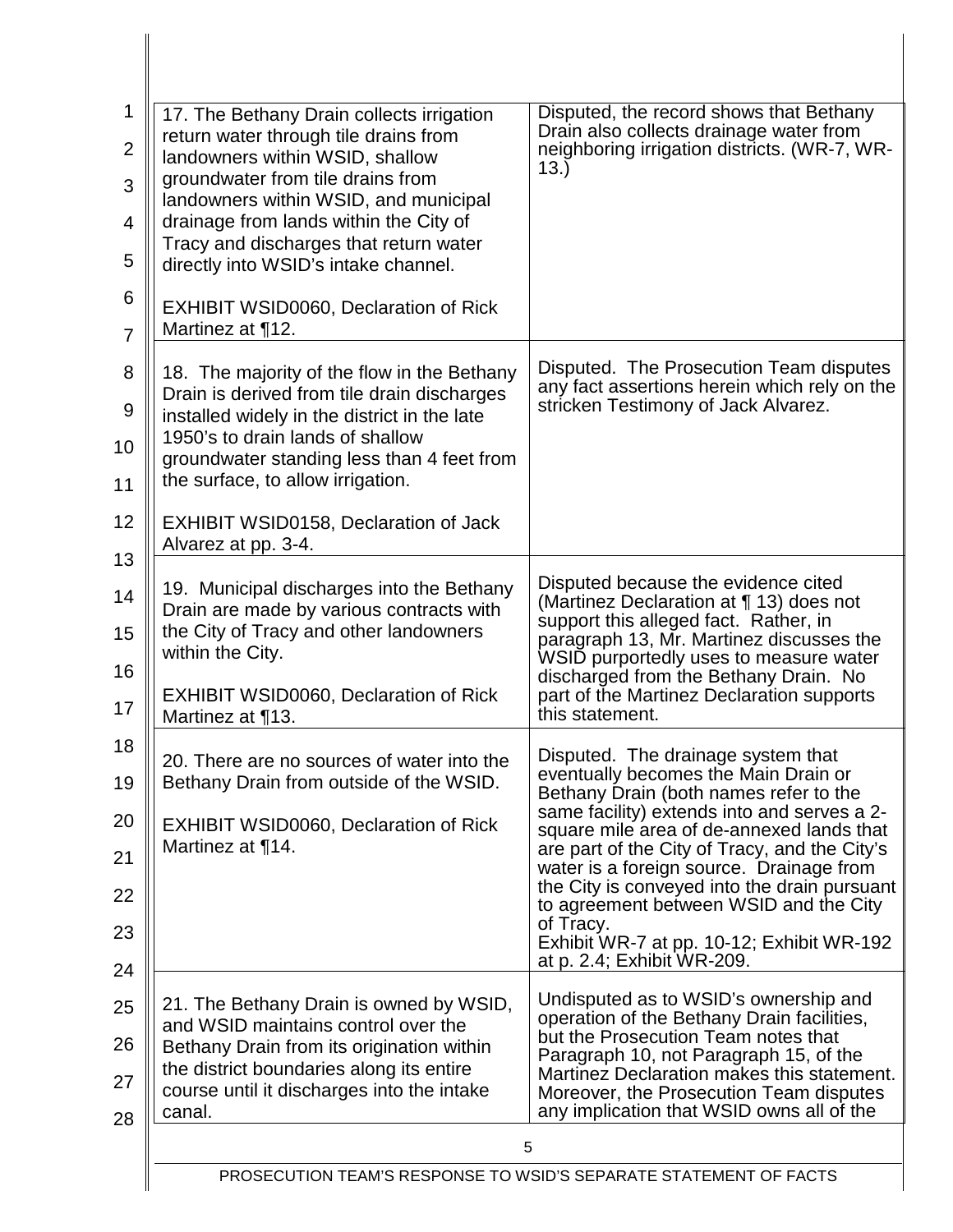| 1<br>$\overline{2}$                     | <b>EXHIBIT WSID0060, Declaration of Rick</b><br>Martinez at ¶15.                                                                                                                                                                                                                                                                                | water within Bethany Drain. WR-209.                                                                                                                                                                                                                                                                                                                                                                                                                             |
|-----------------------------------------|-------------------------------------------------------------------------------------------------------------------------------------------------------------------------------------------------------------------------------------------------------------------------------------------------------------------------------------------------|-----------------------------------------------------------------------------------------------------------------------------------------------------------------------------------------------------------------------------------------------------------------------------------------------------------------------------------------------------------------------------------------------------------------------------------------------------------------|
| 3<br>4<br>5<br>6<br>$\overline{7}$<br>8 | 22. WSID does not intend to abandon<br>water discharge from the Bethany Drain<br>into the intake channel; rather the intention<br>of the discharge is to enable WSID to<br>pump the water at its diversion pumps.<br><b>EXHIBIT WSID0060, Declaration of Rick</b><br>Martinez at 116.                                                           | Disputed. Paragraph 16 of the Declaration<br>of Rick Martinez does not support this<br>allegation. No portion of the Declaration of<br>Rick Martinez supports this statement.<br>To the extent that the water discharged<br>from the Bethany Drain includes irrigation<br>return flows that originated from non-<br>foreign Old River diversions, re-diversion of<br>those flows counts against License 1381.<br>Exhibit WR-7 at pp. 10-12; Exhibit WR-<br>209. |
| 9<br>10<br>11<br>12<br>13               | 23. Because the District's intake channel is<br>open to Old River, drain water from the<br>Bethany Drain may commingle with Old<br>River water in the intake channel.<br><b>EXHIBIT WSID0060, Declaration of Rick</b>                                                                                                                           | The Prosecution Team does not dispute<br>that the District's intake channel is open to<br>Old River, and Bethany Drain water<br>commingles with Old River water. The<br>Prosecution Team notes that Paragraph 12<br>of the Declaration of Rick Martinez makes<br>this statement, not Paragraph 17.                                                                                                                                                              |
| 14<br>15<br>16<br>17<br>18<br>19        | Martinez at 117.<br>24. Discharges of water from the Bethany<br>Drain into the intake channel are measured<br>by a weir which is four feet in height<br>concrete wall installed approximately 340<br>feet upstream of the Bethany Drain outfall<br>into the intake channel.<br><b>EXHIBIT WSID0060, Declaration of Rick</b><br>Martinez at 118. | Disputed to the extent that it is unclear how<br>the weir is calibrated and measured with<br>any reasonable accuracy. WR-209.<br>Also, Paragraphs 13 and 14 of the<br>Martinez Declaration make this claim, not<br>Paragraph 18.                                                                                                                                                                                                                                |
| 20<br>21<br>22<br>23                    | 25. At no time after May 1, 2015 did<br>WSID's diversions from the intake channel<br>exceed the inflow into the intake channel<br>from the Bethany Drain.<br>EXHIBIT WSID0060, Declaration of Rick<br>Martinez at 19.                                                                                                                           | Disputed, there is no Paragraph 19 of the<br>Martinez Declaration (this statement is<br>made in Paragraph 14). Moreover, WSID's<br>diversions exceeded drainage from<br>Bethany Drain on at least 22 days after<br>May 1, 2015. WR-13, WR-216, WR-217,<br>WR-234.                                                                                                                                                                                               |
| 24<br>25<br>26<br>27<br>28              | 26. WSID staff did not observe any<br>change in flow in Old River at any time in<br>2014 when diversions of City of Tracy<br>wastewater were being made under<br>contract.                                                                                                                                                                      | Undisputed, but irrelevant to the issues<br>raised in this matter. In addition, there is<br>no paragraph 19 in Rick Martinez's<br>declaration, and WSID has not proffered<br>any evidence that Mr. Martinez or other<br>WSID staff actually measured the amount<br>of water in the Old River in 2014.                                                                                                                                                           |
|                                         | 6<br>PROSECUTION TEAM'S RESPONSE TO WSID'S SEPARATE STATEMENT OF FACTS                                                                                                                                                                                                                                                                          |                                                                                                                                                                                                                                                                                                                                                                                                                                                                 |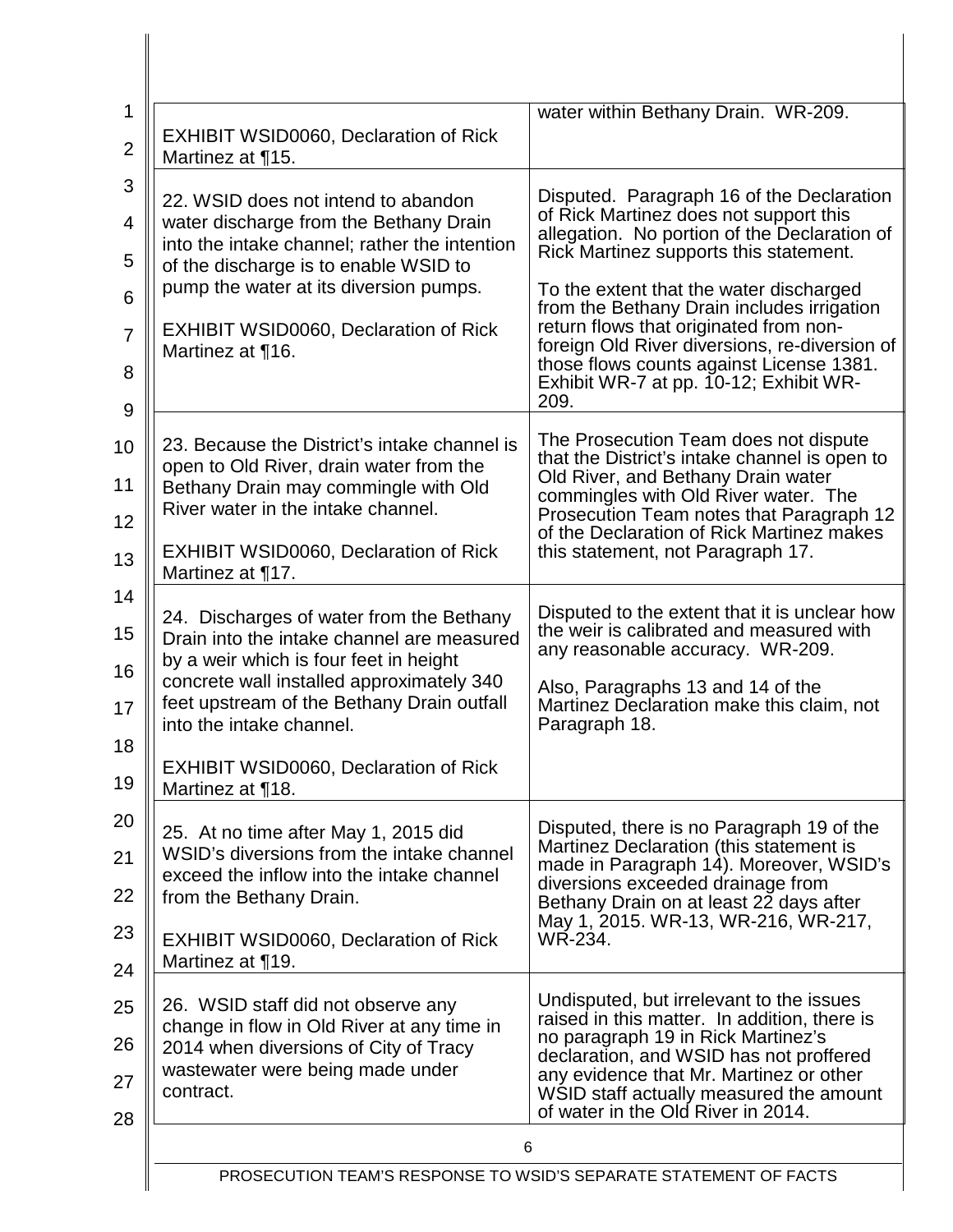| 1              | <b>EXHIBIT WSID0060, Declaration of Rick</b>                                                |                                                                                   |
|----------------|---------------------------------------------------------------------------------------------|-----------------------------------------------------------------------------------|
| $\overline{2}$ | Martinez at 19.                                                                             |                                                                                   |
| 3              | 27. The City of Tracy ("City") operates a                                                   | Undisputed, but WSID's citation to<br>Martinez's declaration does not support     |
| 4              | wastewater treatment plant and discharges<br>treated wastewater effluent to Old River, a    | this fact as there is no paragraph 23 in<br>Martinez's declaration. (Exhibit WSID |
| 5              | water of the United States, pursuant to<br>Order R5-2012-0115 (NPDES Permit                 | 0060.                                                                             |
| 6              | CA0079154) issued by the Central Valley<br>Regional Water Quality Control Board.            |                                                                                   |
| $\overline{7}$ | <b>EXHIBIT WSID0060, Declaration of Rick</b>                                                |                                                                                   |
| 8              | Martinez at ¶23.<br>EXHIBIT WSID0019, Order R5-2012-0115                                    |                                                                                   |
| 9              | (NPDES Permit CA0079154) issued by the<br><b>Central Valley Regional Water Quality</b>      |                                                                                   |
| 10             | Control Board.<br><b>EXHIBIT WR-1, Draft Cease and Desist</b>                               |                                                                                   |
| 11             | Order at ¶2.                                                                                |                                                                                   |
| 12             | 28. The City discharges approximately 9<br>million gallons per day ("mgd"), which is        | Undisputed, but WSID's citation to<br>Martinez's declaration does not support     |
| 13             | equivalent to 14 cfs, on a substantially<br>continuous basis into Old River upstream        | this fact as there is no paragraph 24 in<br>Martinez's declaration. (Exhibit WSID |
| 14<br>15       | from the District's point of diversion under<br>License 1381.                               | 0060.                                                                             |
| 16             | <b>EXHIBIT WSID0060, Declaration of Rick</b>                                                |                                                                                   |
| 17             | Martinez at ¶24.<br><b>EXHIBIT WR-1, Draft Cease and Desist</b>                             |                                                                                   |
| 18             | Order at ¶2.                                                                                |                                                                                   |
| 19             | 29. The City obtains water supplies from<br>three sources: (1) South San Joaquin            | Undisputed, but WSID's citation to<br>Martinez's declaration does not support     |
| 20             | Irrigation District water delivered from the<br>Stanislaus River (typically the majority of | this fact as there is no paragraph 25 in<br>Martinez's declaration. (Exhibit WSID |
| 21             | the City's supply); (2) United States Bureau<br>of Reclamation water delivered from the     | 0060.                                                                             |
| 22             | Delta-Mendota Canal; and (3) local                                                          |                                                                                   |
| 23<br>24       | groundwater wells (typically the smallest<br>portion of the City's supply).                 |                                                                                   |
| 25             | <b>EXHIBIT WSID0060, Declaration of Rick</b><br>Martinez at ¶25.                            |                                                                                   |
| 26             | <b>EXHIBIT WR-1, Draft Cease and Desist</b><br>Order at ¶3.                                 |                                                                                   |
| 27             | 30. The City's treated wastewater                                                           | Undisputed, but WSID's citation to                                                |
| 28             | discharges are foreign in source and/or                                                     | Martinez's declaration does not support                                           |
|                | $\overline{7}$                                                                              |                                                                                   |
|                | PROSECUTION TEAM'S RESPONSE TO WSID'S SEPARATE STATEMENT OF FACTS                           |                                                                                   |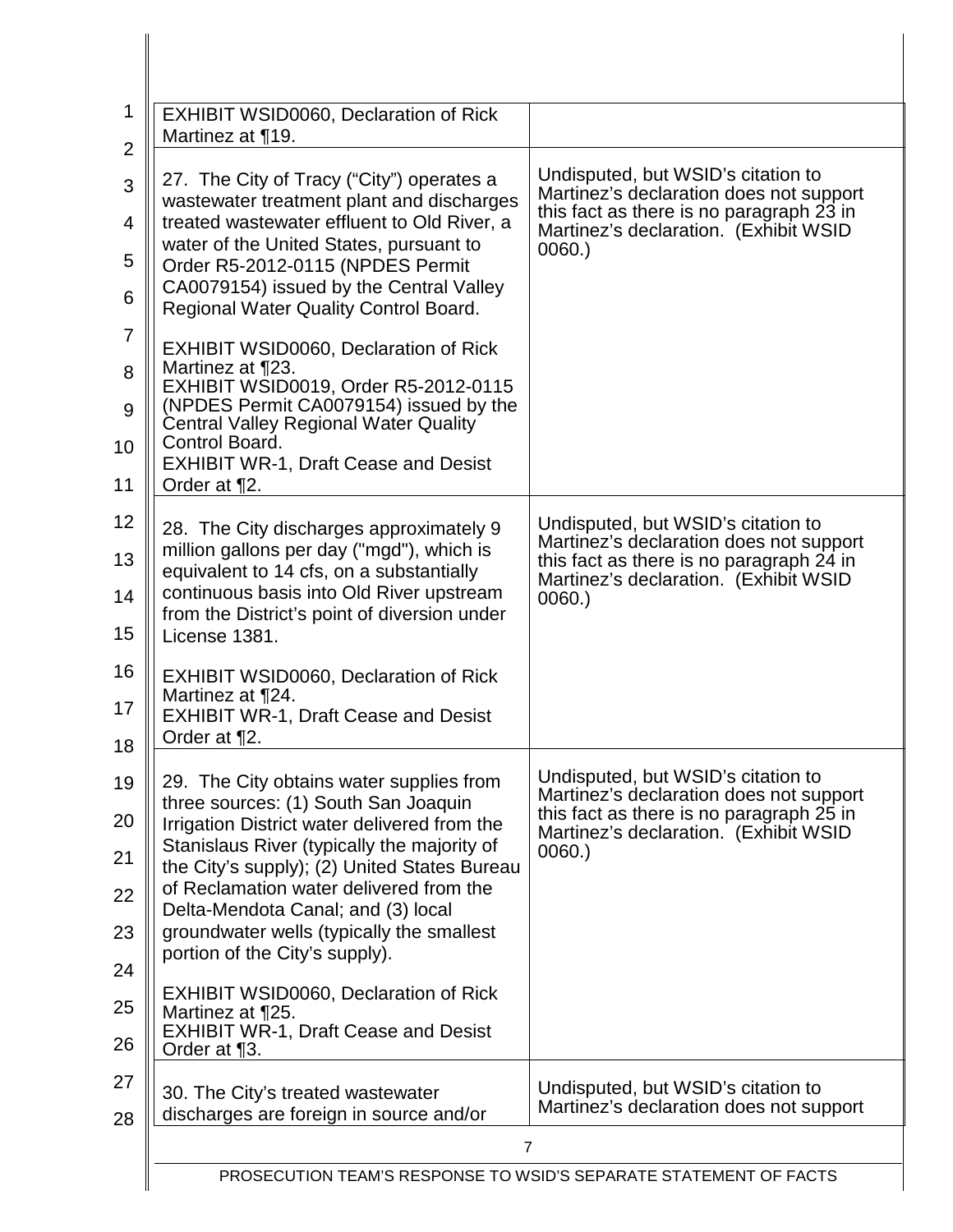| 1              | foreign in time to the Old River flow.                                                | this fact as there is no paragraph 25 in<br>Martinez's declaration. (Exhibit WSID      |
|----------------|---------------------------------------------------------------------------------------|----------------------------------------------------------------------------------------|
| $\overline{2}$ | <b>EXHIBIT WSID0060, Declaration of Rick</b><br>Martinez at ¶25.                      | 0060.                                                                                  |
| 3              | EXHIBIT WSID0099, Declaration of Jack<br>Alvarez at ¶22.                              | The Prosecution Team disputes any fact<br>assertions herein to the extent they rely on |
| 4              | <b>EXHIBIT WR-1, Draft Cease and Desist</b>                                           | the stricken Testimony of Jack Alvarez.                                                |
| 5              | Order at ¶3.                                                                          |                                                                                        |
| 6              | 31. On May 6, 2014, the City Council<br>adopted Resolution 2014-165, authorizing      | Undisputed, but WSID's citation to<br>Martinez's declaration does not support          |
| $\overline{7}$ | the City to enter into a Wastewater                                                   | this fact as there is no paragraph 27 in<br>Martinez's declaration. (Exhibit WSID      |
| 8              | Revocable License Agreement with the<br>District ("2014 Agreement") for the sale of   | 0060.                                                                                  |
| $\overline{9}$ | treated wastewater from the City's<br>wastewater treatment plant.                     |                                                                                        |
| 10             | <b>EXHIBIT WSID0060, Declaration of Rick</b>                                          |                                                                                        |
| 11             | Martinez at ¶27.<br><b>EXHIBIT WR-1, Draft Cease and Desist</b>                       |                                                                                        |
| 12             | Order at ¶8.<br>EXHIBIT WSID 0022, Resolution 2015-                                   |                                                                                        |
| 13             | 165.                                                                                  |                                                                                        |
| 14             | 32. The 2014 Agreement provides that the                                              | Undisputed, but WSID's citation to<br>Martinez's declaration does not support          |
| 15             | District may divert all of the City's<br>wastewater discharges from April 1, 2014     | this fact as there is no paragraph 27 in<br>Martinez's declaration. (Exhibit WSID      |
| 16             | through October 31, 2014, estimated to be<br>approximately 14 cfs, equivalent to 27.8 | 0060.                                                                                  |
| 17             | acre-feet per day, on a continuous basis.                                             |                                                                                        |
| 18             | <b>EXHIBIT WSID0060, Declaration of Rick</b>                                          |                                                                                        |
| 19             | Martinez at ¶27.<br><b>EXHIBIT WR-1, Draft Cease and Desist</b>                       |                                                                                        |
| 20             | Order at ¶8.<br>EXHIBIT WSID0023, 2014 Agreement.                                     |                                                                                        |
| 21             | 33. On March 3, 2015, the Tracy City                                                  | Undisputed, but WSID's citation to                                                     |
| 22             | Council adopted Resolution 2015-033,<br>authorizing the City to enter into a          | Martinez's declaration does not support<br>this fact as there is no paragraph 28 in    |
| 23             | Wastewater Revocable License Agreement                                                | Martinez's declaration. (Exhibit WSID<br>0060.                                         |
| 24             | with the District ("2015 Agreement") for<br>the sale of treated wastewater from the   |                                                                                        |
| 25             | City's wastewater treatment plant.                                                    |                                                                                        |
| 26             | <b>EXHIBIT WSID0060, Declaration of Rick</b><br>Martinez at ¶28.                      |                                                                                        |
| 27             | <b>EXHIBIT WR-1, Draft Cease and Desist</b><br>Order at 114.                          |                                                                                        |
| 28             | EXHIBIT WSID0025, 2015 Agreement.                                                     |                                                                                        |
|                | 8                                                                                     |                                                                                        |
|                | PROSECUTION TEAM'S RESPONSE TO WSID'S SEPARATE STATEMENT OF FACTS                     |                                                                                        |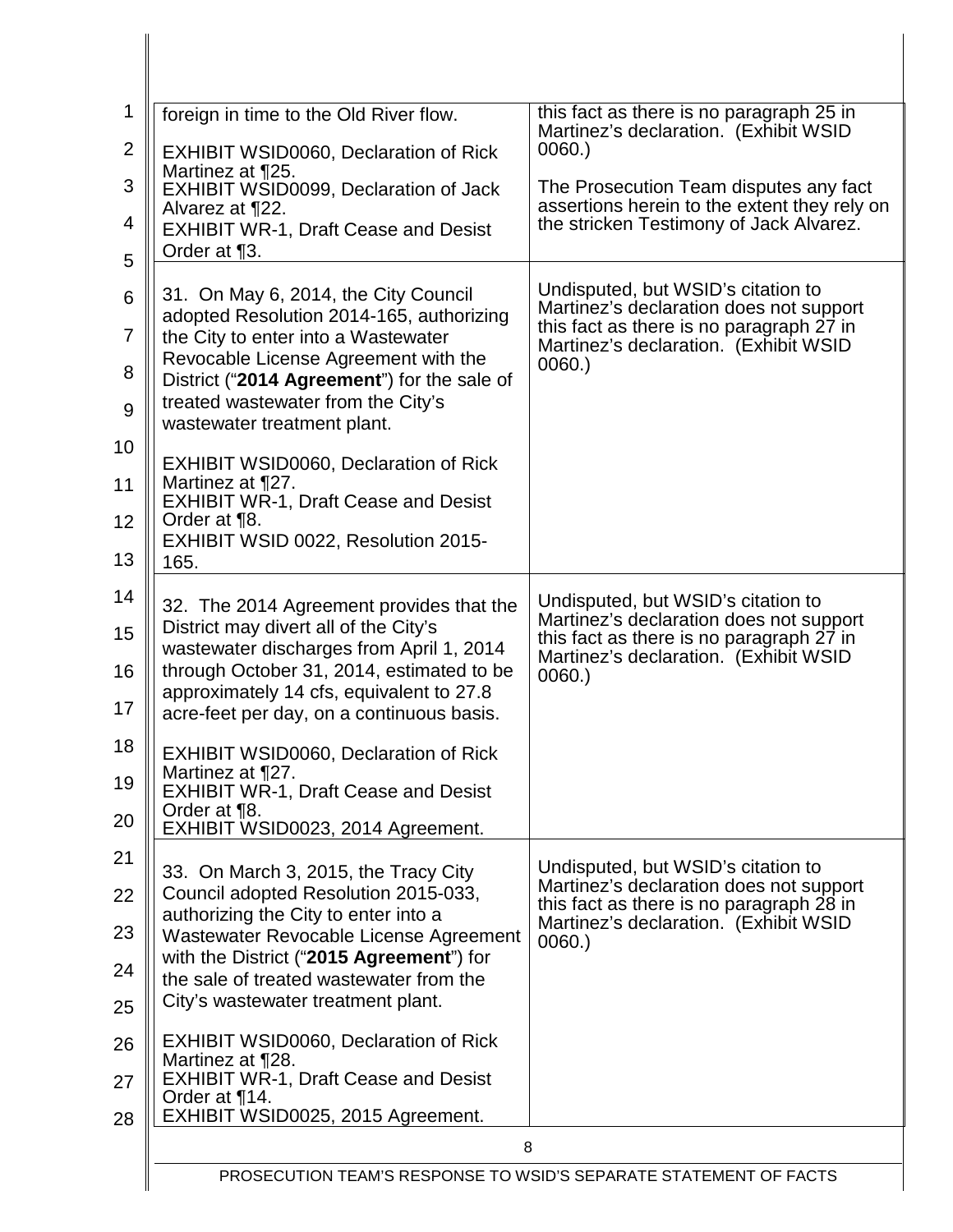| 34. The 2015 Agreement provides that the                                                | Undisputed, but WSID's citation to                                                                                   |
|-----------------------------------------------------------------------------------------|----------------------------------------------------------------------------------------------------------------------|
| District may divert all of the City's                                                   | Martinez's declaration does not support<br>this fact as there is no paragraph 28 in                                  |
| wastewater discharges from April 1, 2015<br>through October 31, 2015, estimated to be   | Martinez's declaration. (Exhibit WSID<br>0060.                                                                       |
| approximately 14 cfs, equivalent to 27.8<br>acre-feet per day, on a continuous basis.   |                                                                                                                      |
|                                                                                         |                                                                                                                      |
| <b>EXHIBIT WSID0060, Declaration of Rick</b><br>Martinez at ¶28.                        |                                                                                                                      |
| <b>EXHIBIT WR-1, Draft Cease and Desist</b><br>Order at 114.                            |                                                                                                                      |
| EXHIBIT WSID0025, 2015 Agreement.                                                       |                                                                                                                      |
| 35. On May 1, 2015, the State Water                                                     | Undisputed, but "May 21 Unavailability"<br>Notice" should instead be "May 1                                          |
| Board issued a "Notice of Unavailability of<br>Water an Immediate Curtailment for Those | Unavailability Notice."                                                                                              |
| Diverting Water in the Sacramento River<br>Watershed and Sacramento-San Joaquin         |                                                                                                                      |
| Delta with a Post-1914 Appropriative Right"                                             |                                                                                                                      |
| ("May 21 Unavailability Notice").                                                       |                                                                                                                      |
| <b>EXHIBIT WR-1, Draft Cease and Desist</b><br>Order at ¶17.                            |                                                                                                                      |
| <b>EXHIBIT WR-34, May 1, 2015</b>                                                       |                                                                                                                      |
| Unavailability Notice.                                                                  |                                                                                                                      |
| 36. The May 1 Unavailability Notice<br>notified all holders of post-1914                | Undisputed.                                                                                                          |
| appropriative water rights within the                                                   |                                                                                                                      |
| Sacramento River and Sacramento-San<br>Joaquin Delta watershed of the lack of           |                                                                                                                      |
| availability of water to serve their post-<br>1914 water rights, with some minor        |                                                                                                                      |
| exceptions for non-consumptive diversions.                                              |                                                                                                                      |
| <b>EXHIBIT WR-1, Draft Cease and Desist</b>                                             |                                                                                                                      |
| Order at ¶17.<br><b>EXHIBIT WR-34, May 1, 2015</b>                                      |                                                                                                                      |
| Unavailability Notice.                                                                  |                                                                                                                      |
| 37. The May 1 Unavailability Notice was                                                 | Disputed to the extent that this statement                                                                           |
| intended to apply to License 1381.                                                      | implies that the May 1 Unavailability Notice<br>might not apply to License 1381. The May                             |
| <b>EXHIBIT WR-1, Draft Cease and Desist</b><br>Order at ¶17.                            | 1 Unavailability Notice applies to License<br>1381, and informed WSID that no water<br>was available from that date. |
| EXHIBIT WR-34, 35, May 1, 2015                                                          |                                                                                                                      |
| Unavailability Notice.                                                                  | Exhibit WR-13 at p. 4; Exhibits WR-35,<br>WR-44, and WR-45.                                                          |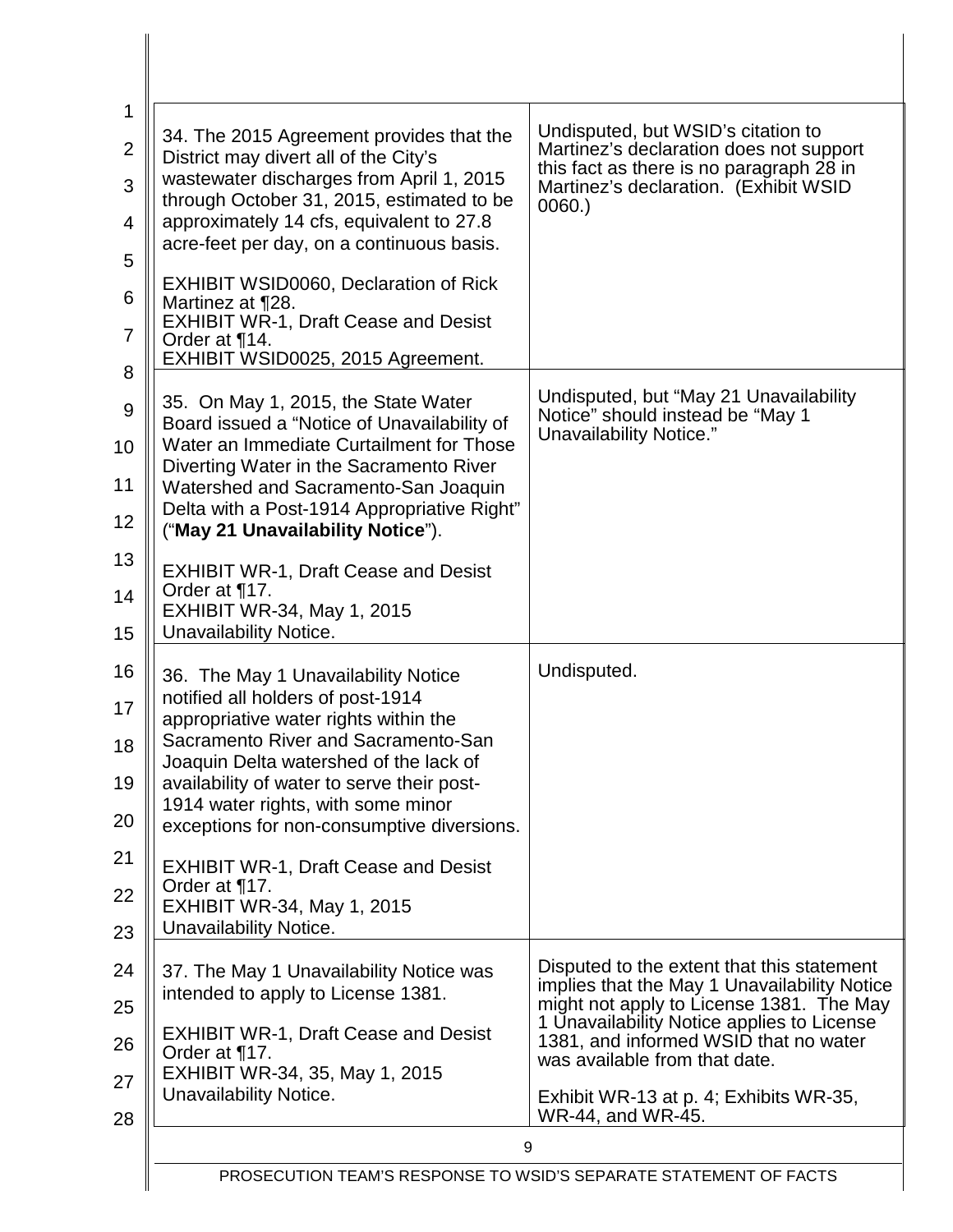| 1<br>$\overline{2}$<br>3                        | 38. The May 1 Unavailability Notice was<br>based upon a spreadsheet methodology<br>that compared supply and demand on a<br>watershed wide basis.                                                                                                                                                                                                                                                                             | Disputed because "spreadsheet<br>methodology" does not fully describe the<br>methodology or process used to determine<br>water availability for the May 1<br>Unavailability Notice.                                                                                                                                                                                                                                                       |
|-------------------------------------------------|------------------------------------------------------------------------------------------------------------------------------------------------------------------------------------------------------------------------------------------------------------------------------------------------------------------------------------------------------------------------------------------------------------------------------|-------------------------------------------------------------------------------------------------------------------------------------------------------------------------------------------------------------------------------------------------------------------------------------------------------------------------------------------------------------------------------------------------------------------------------------------|
| 4<br>5                                          | EXHIBIT WSID0152 at p. 33 112-4, p. 45,<br>$\P\P 1 - 8.$                                                                                                                                                                                                                                                                                                                                                                     | Exhibit WR-7 at pp. 1-4; Exhibit WR-9 at<br>pp. 6-19; Exhibit WR-11 at pp. 1-18.                                                                                                                                                                                                                                                                                                                                                          |
| 6<br>$\overline{7}$<br>8<br>9<br>10<br>11<br>12 | 39. This spreadsheet methodology did not<br>consider water available to WSID at its<br>point of diversion, the tidal effect in the<br>Delta, or the fact that tributary flow from<br>prior months was still present in the Delta<br>and available for WSID to divert due to<br>Delta hydrodynamics and residence time.<br>EXHIBIT WSID0152 at p. 32 1123-25, p.<br>33 ¶¶1-25, p. 34 ¶¶1-3, p. 46 ¶¶10-24, p.<br>$91$ ¶16-16. | Disputed. Water Board staff conducted an<br>exhaustive assessment of water availability<br>that included numerous factors.<br>Exhibit WR-7 at pp. 1-4; Exhibit WR-9 at<br>pp. 6-19; Exhibit WR-11 at pp. 1-18; WR-<br>209, WR-210, WR-211.                                                                                                                                                                                                |
| 13<br>14<br>15<br>16                            | 40. The District did not provide the City<br>with a written Commencement Notice or<br>purchase wastewater from the City under<br>the 2015 Agreement.<br><b>EXHIBIT WSID0060, Declaration of Rick</b>                                                                                                                                                                                                                         | Undisputed, although there is no<br>Paragraph 29 to the Declaration of Rick<br>Martinez.                                                                                                                                                                                                                                                                                                                                                  |
| 17<br>18<br>19<br>20<br>21<br>22<br>23          | Martinez at ¶29.<br>41. The Prosecution Team did not take<br>any measurements of flow at the WSID<br>point of diversion, or downstream in either<br>direction.<br>EXHIBIT WSID0152 at p. 92 11-22, p. 93<br>$\P\P 15 - 20.$                                                                                                                                                                                                  | Undisputed, but irrelevant to this matter,<br>because the analysis Water Board staff<br>conducted on water availability<br>demonstrated that by May 1, 2015, there<br>was not enough water to meet the<br>demands of post-1914 appropriative rights'<br>holders throughout the Sacramento River<br>and San Joaquin River watersheds and the<br>Delta.<br>Exhibit WR-7 at pp. 1-4; Exhibit WR-9 at<br>pp. 3-19; Exhibit WR-11 at pp. 1-18. |
| 24<br>25<br>26<br>27<br>28                      | 42. Instead the Prosecution Team simply<br>assumed that a diversion of 14 cfs by<br>WSID resulted in a corresponding<br>reduction in flow.<br>EXHIBIT WSID0152 at p. 92 $\P$ 1-22, p. 93<br>$\P\P 15 - 20.$                                                                                                                                                                                                                  | Disputed. By May 1, 2015, there was not<br>enough water to meet the demands of<br>post-1914 appropriative rights' holders<br>throughout the Sacramento River and San<br>Joaquin River watersheds and the Delta,<br>including WSID.<br>Exhibit WR-7 at pp. 1-4; Exhibit WR-9 at<br>pp. 3-19; Exhibit WR-11 at pp. 1-18;                                                                                                                    |
|                                                 | 10                                                                                                                                                                                                                                                                                                                                                                                                                           |                                                                                                                                                                                                                                                                                                                                                                                                                                           |
|                                                 | PROSECUTION TEAM'S RESPONSE TO WSID'S SEPARATE STATEMENT OF FACTS                                                                                                                                                                                                                                                                                                                                                            |                                                                                                                                                                                                                                                                                                                                                                                                                                           |